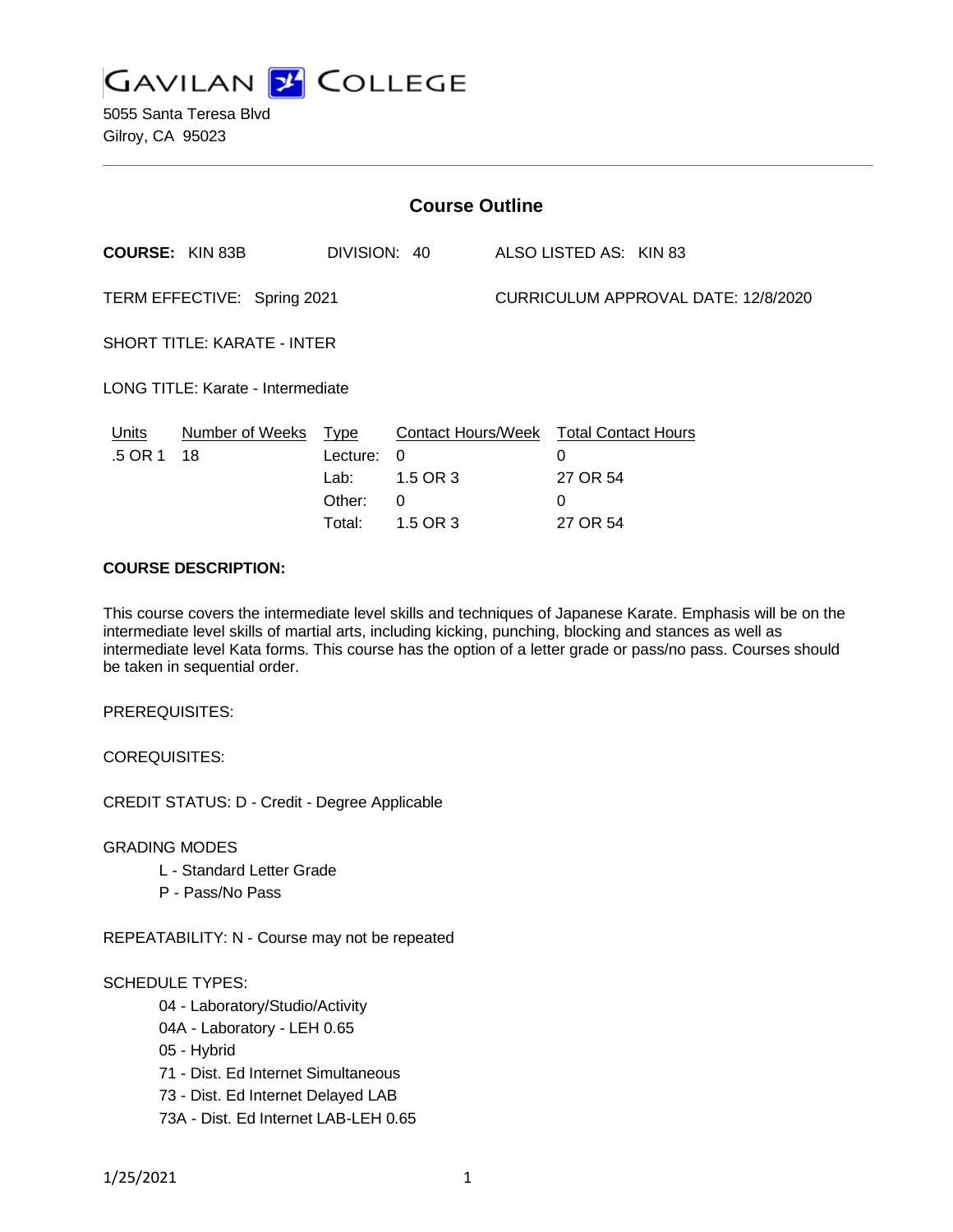# **STUDENT LEARNING OUTCOMES:**

1. Demonstrate the correct techniques for intermediate level Karate kicks, punches, blocks, stances, strikes, and self-defense skills.

Measure of assessment: demonstration

Year assessed, or planned year of assessment: 2019

Semester: Spring

2. Explain and utilize the appropriate Karate terminology and commands, and intermediate level Kata forms.

Measure of assessment: demonstration, discussion, quiz

Year assessed, or planned year of assessment: 2019

# **CONTENT, STUDENT PERFORMANCE OBJECTIVES, OUT-OF-CLASS ASSIGNMENTS**

Curriculum Approval Date: 12/8/2020

# **DE MODIFICATION ONLY**

9 - 18 Hours

Content: Continue working on physical conditioning including balance, flexibility, muscular strength and muscular endurance, and

body coordination. Review beginning level Japanese language as it applies to Karate terminology and commands. Introduce additional terminology and commands, as well as the basics of the proper pronunciation and spelling. Review history of Karate and introduce various traditions. Review safety skills and Karate etiquette. Review Karate kicks, punches, and blocks learned at the beginning level. Introduce the intermediate level Karate skills: kicks (roundhouse, crescent), punches (double, reverse), blocks (augmenting, X block), stances (front, back, straddle, fighting, cat, standing horse), strikes (palm heel, back knuckle, elbow, knife, bear claw, outside knife) and self-defense techniques (grabs, chokes - head lock and hair pull, bear hugs, ground fighting).

Student Performance Objectives: Participate in the physical conditioning drills designed to improve balance, flexibility, muscular strength and muscular endurance, and body coordination. Explain and utilize the Japanese terminology and etiquette used in Karate. Demonstrate the following intermediate level Karate skills: kicks, punches, blocks, stances, strikes, and self-defense techniques.

### 6 - 12 Hours

Content: Continue working on breathing techniques and body position and alignment. Continue working on intermediate level skills and techniques presented in earlier classes, including increased sequential development of Karate techniques employing kicks, punches, blocks, and strikes.

Student Performance Objectives: Utilize proper breathing techniques. Participate in class workouts demonstrating the intermediate level skills and techniques presented.

## 6 - 12 Hours

Content: Continue working on all intermediate level skills and techniques. Review the various aspects of Karate such as: physical techniques, mental discipline, personal self-defense, character development, and spirit. Introduce information on competition. Review beginning level Kata forms and introduce intermediate level Kata forms including: Heian Shodan.

Student Performance Objectives: Discuss the intermediate level Kata forms including: Heian Shodan. Participate in class workouts employing the intermediate level skills presented.

#### 4.5 - 9 Hours

Content: Skills tests on intermediate level Karate skills and techniques and the intermediate level Kata forms. Demonstration of physical skills required for belt rankings.

Student Performance Objectives: Demonstrate the physical skills of intermediate level Karate. Analyze and demonstrate the intermediate level forms of Kata. Discuss the physical skills required for belt rankings.

2 Hours

Final